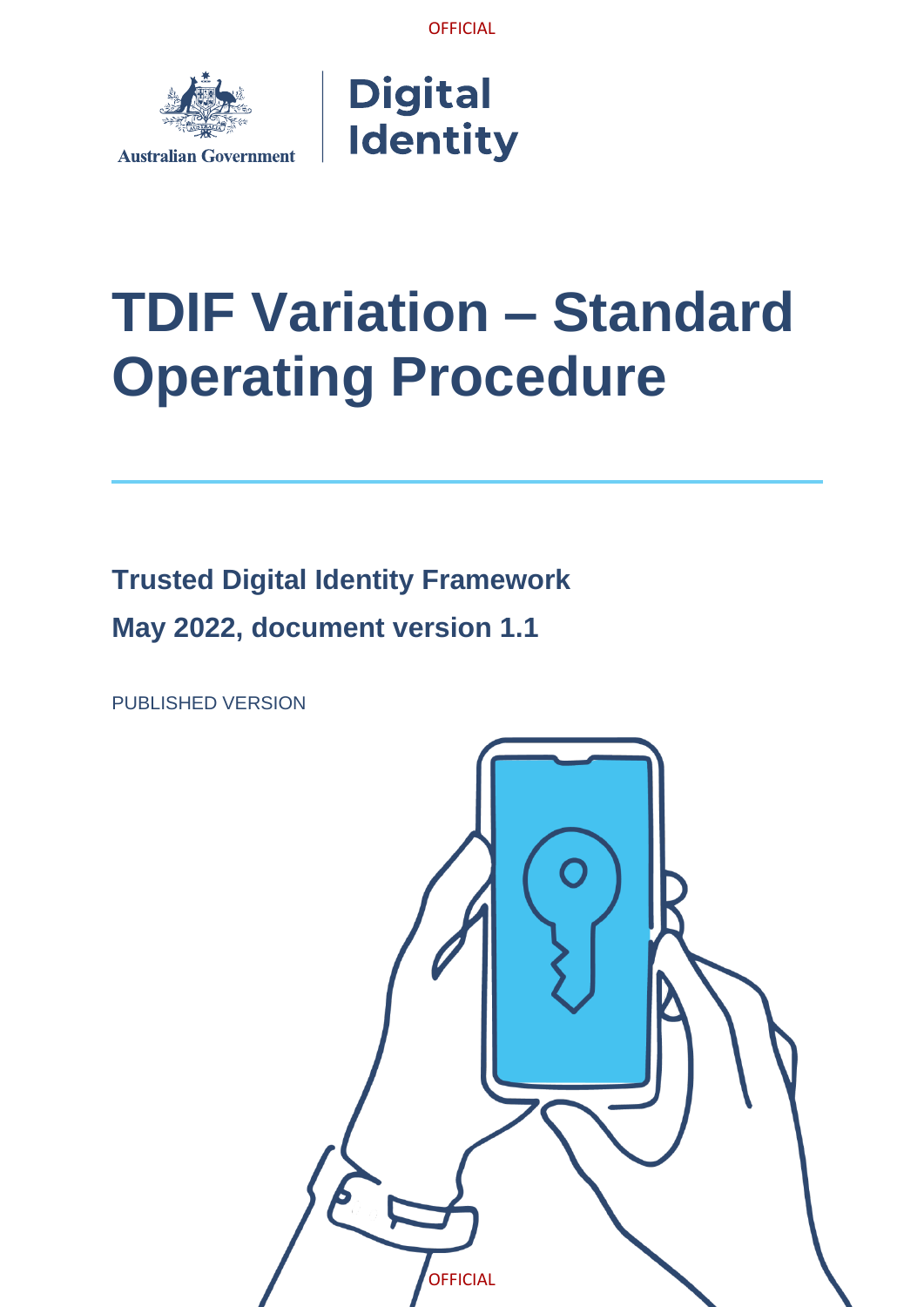#### **Digital Transformation Agency (DTA)**

This work is copyright. Apart from any use as permitted under the Copyright Act 1968 and the rights explicitly granted below, all rights are reserved.

#### **Licence**



With the exception of the Commonwealth Coat of Arms and where otherwise noted, this product is provided under a Creative Commons Attribution 4.0 International Licence. [\(http://creativecommons.org/licenses/by/4.0/legalcode\)](http://creativecommons.org/licenses/by/4.0/legalcode)

This licence lets you distribute, remix, tweak and build upon this work, even commercially, as long as they credit the DTA for the original creation. Except where otherwise noted, any reference to, reuse or distribution of part or all of this work must include the following attribution:

*Trusted Digital Identity Framework (TDIF)™* © Commonwealth of Australia (Digital Transformation Agency) 2022

#### **Use of the Coat of Arms**

The terms under which the Commonwealth Coat of Arms can be used are detailed on the It's an Honour website (http://www.itsanhonour.gov.au) Conventions References to TDIF documents, abbreviations and key terms (including the words MUST, MUST NOT, and MAY) are denoted in italics are to be interpreted as described in the current published version of the *TDIF: 01 – Glossary of Abbreviations and Terms.*

*TDIF* requirements and references to *Applicants* are to be read as also meaning *Accredited Participants*, and vice versa. The scope of *TDIF* requirements are to be read as applying to the identity system under Accreditation and not to the organisation's broader operating environment.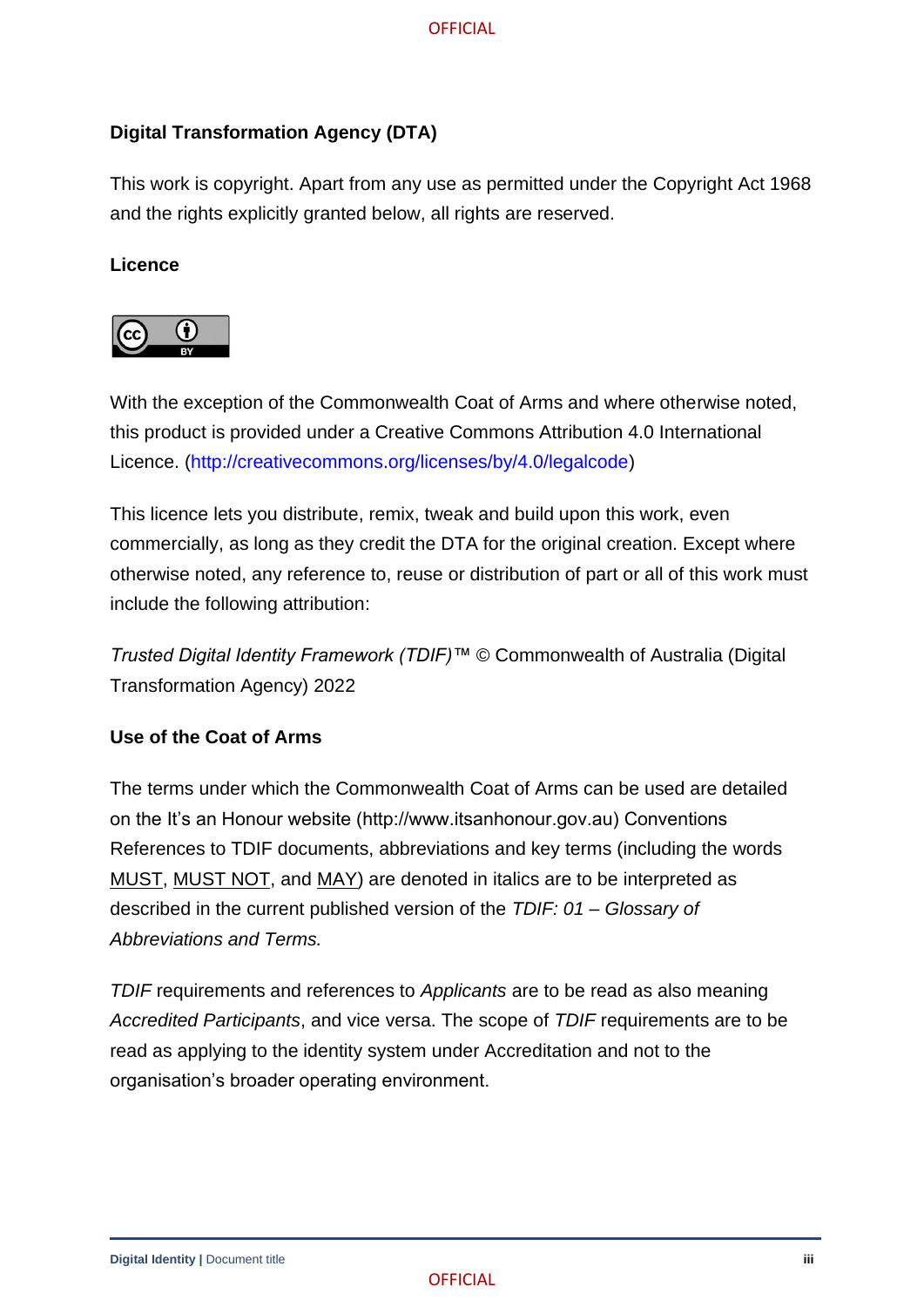#### **Contact us**

The DTA is committed to providing web accessible content wherever possible. This document has undergone an accessibility check however, if you are having difficulties with accessing the document, or have questions or comments regarding the document please email the Director, Digital Identity Policy at [digitalidentity@dta.gov.au.](mailto:digitalidentity@dta.gov.au)

#### **Document management**

The DTA has endorsed this document for release.

#### **Change log**

| <b>Document</b><br><b>Version</b> | Date     | Author                         | Description of the <i>changes</i> |
|-----------------------------------|----------|--------------------------------|-----------------------------------|
| 0.1                               | Dec 2020 | <b>Digital Identity Policy</b> | <b>Overview drafted</b>           |
| $\mathbf{1}$                      | Dec 2020 | <b>Digital Identity Policy</b> | Published version                 |
| 1.1                               | May 2022 | JK                             | Updated with current processes    |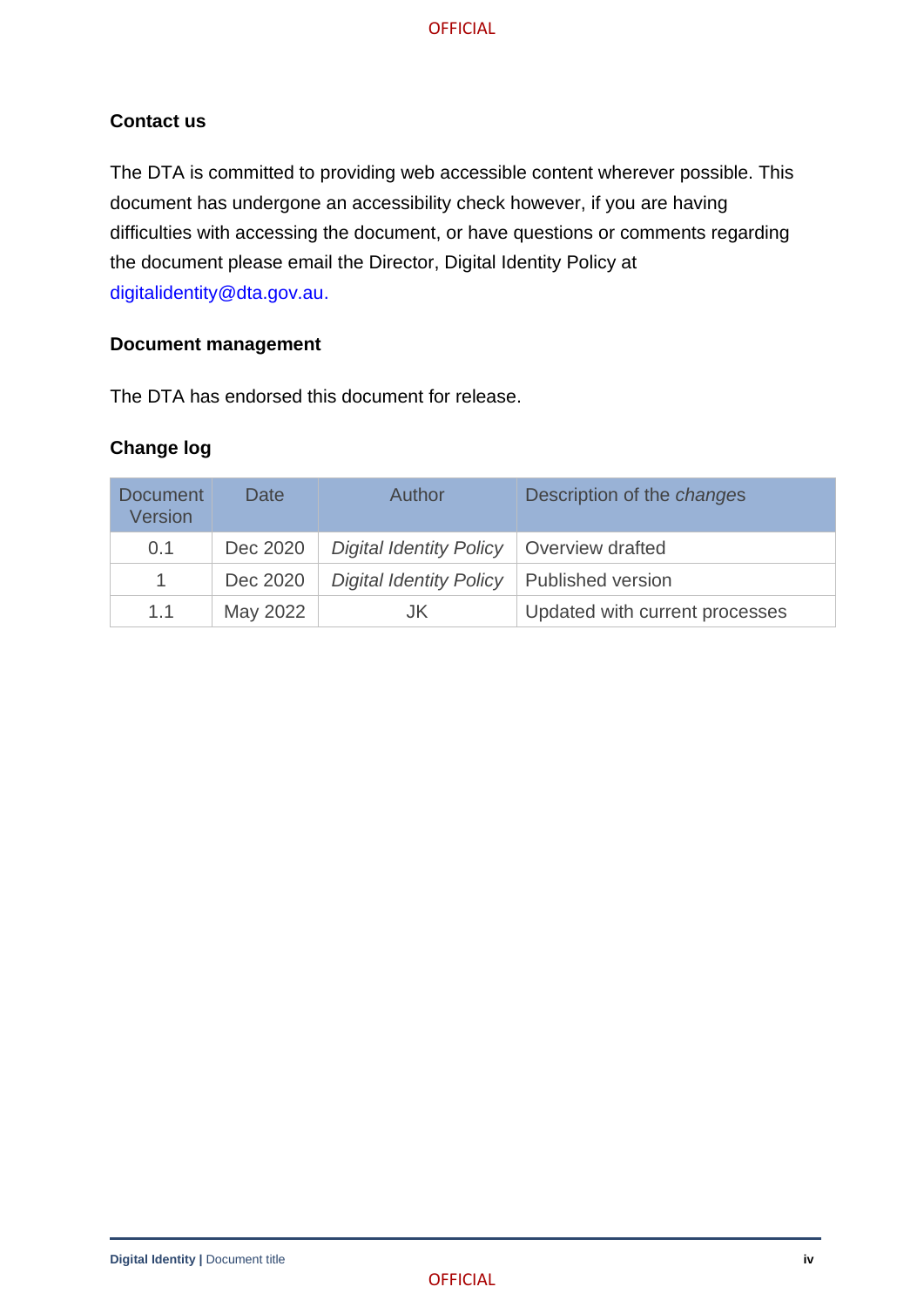### **Contents**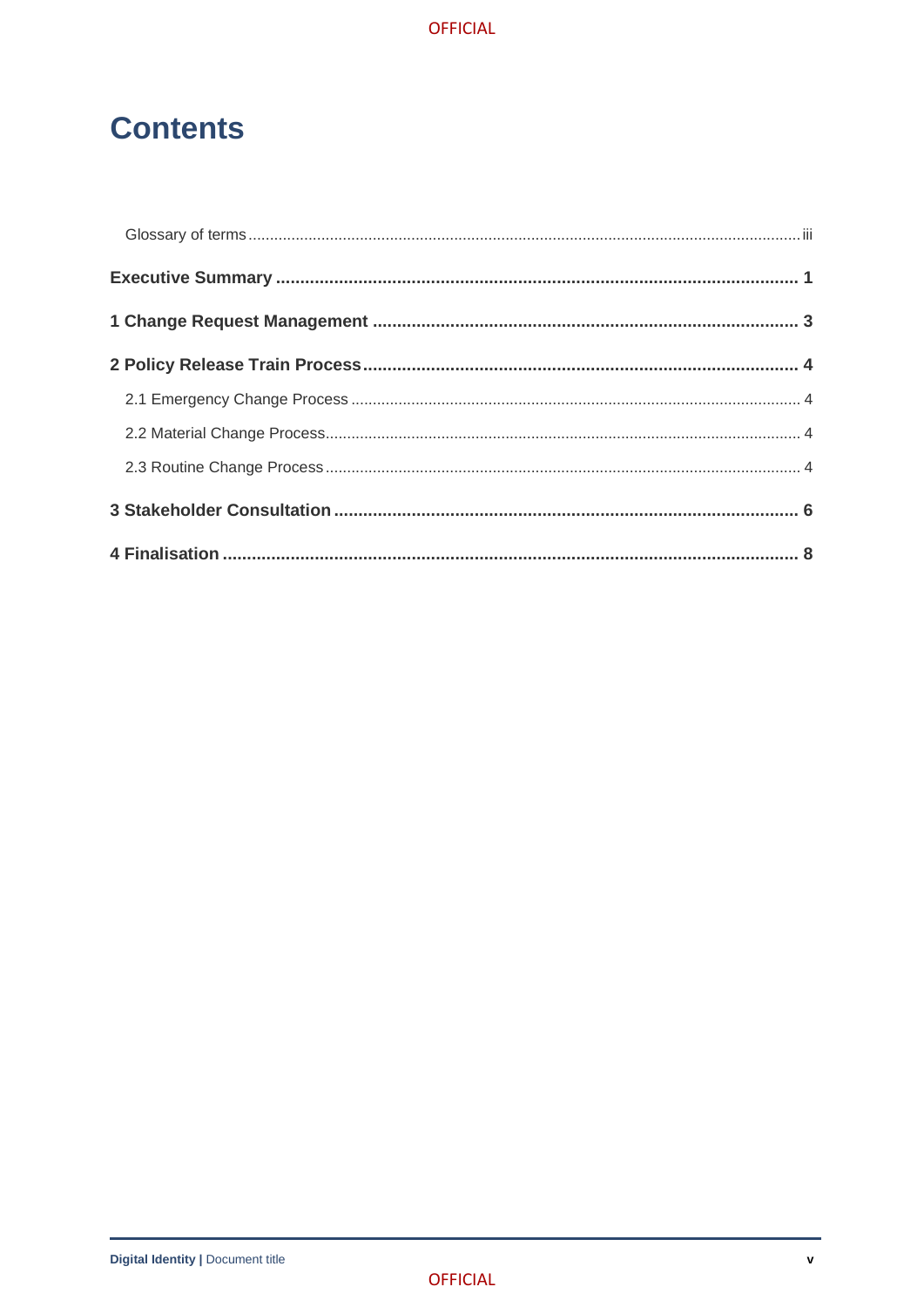### <span id="page-4-0"></span>**Glossary of terms**

**Change**. A variation made to the *TDIF*.

**Change Backlog**. The list of approved *Change*s yet to be actioned by the DTA.

**Change Log**. The official record of *TDIF* version *Change*s published on the Digital Identity website.

**Change Priority**. The priority assigned to a *Change Request* (i.e. *Emergency Change*, *Material Change* or *Routine Change*).

**Change Register**. Records all activities and decisions relating to an individual *Change Request* including: *Change Request form*, *sign off*, Consultation Requests and Finalisation.

**Change Request.** A request submitted by a *Change Requestor* seeking a variation to the *TDIF*. Each Change Request is documented using a *Change Request Form* and will either be accepted or rejected by the DTA.

**Change Request Form**. The change request form is a PDF document available on the TDIF website<sup>1</sup> that has fields for all the information required for a change to be assessed and processed.

**Change Request Management Process**. The Change Request Management Process ensures all *Change Request*s are actionable, categorised, acknowledged, uniquely trackable and interpreted and actioned consistently.

**Change Summary Record.** Refers to the record of all activities and decisions relating to *Change*s across all documentation.

**Digital Identity Policy**. The DTA team responsible for developing, updating and maintaining the *TDIF*.

**Emergency Change**. Means an immediate *change* is required to correct a grammatical error or other error, or factual inaccuracy which directly affects

<sup>1</sup> <https://www.digitalidentity.gov.au/tdif>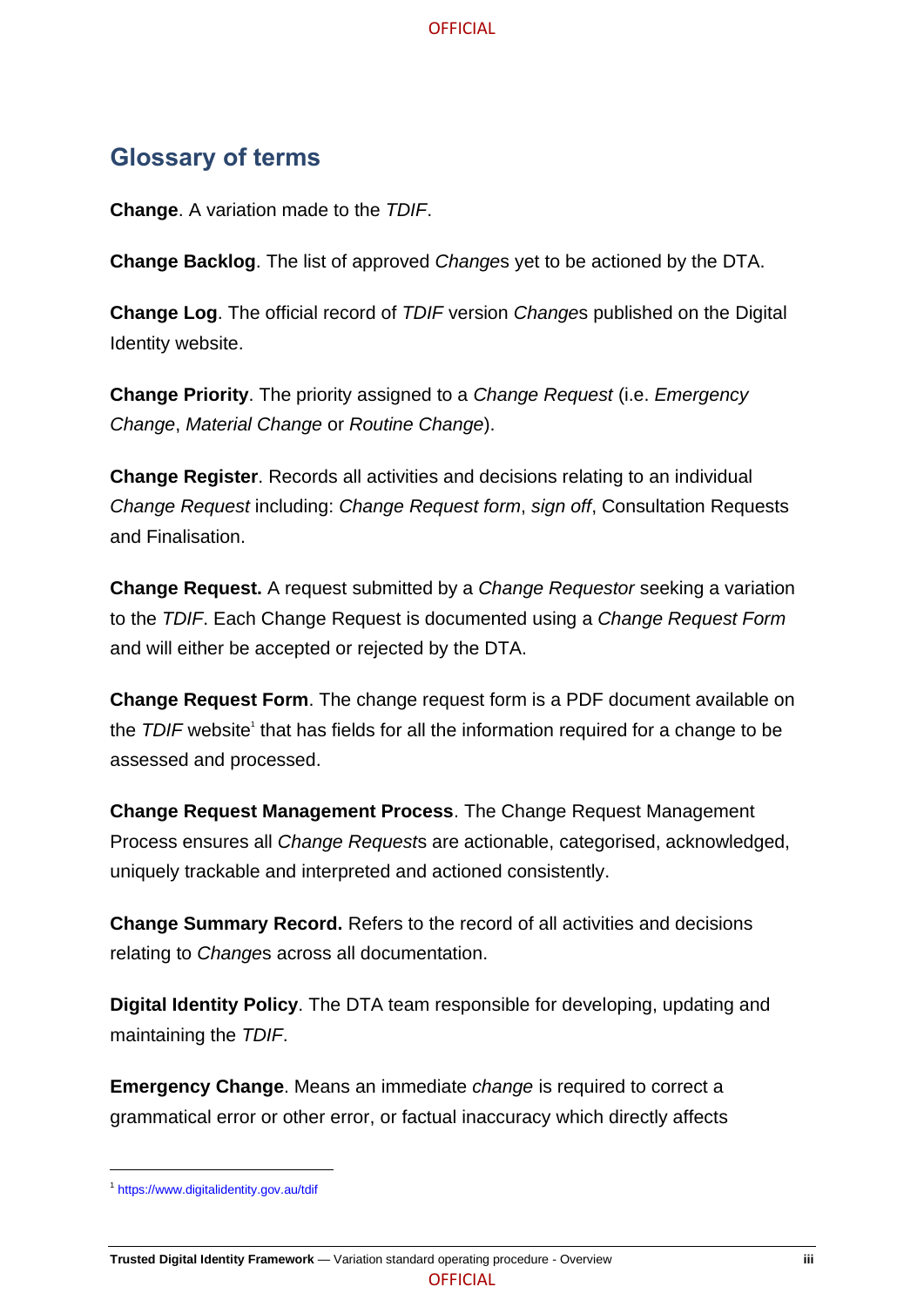accreditation effort or the integrity of the *TDIF*. Emergency *Change*s do not undergo consultation before being incorporated into the *TDIF*.

**Interim Oversight Authority (IOA).** The authority that provides Digital Identity Oversight services until Legislation is put in place.

**Material Change.** Denotes a *change* to a document that sets out *TDIF* requirements. All Material Changes undergo consultation before being incorporated into the *TDIF*. Material Changes apply to the following *TDIF* documents:

- *TDIF 03 Accreditation Process*
- *TDIF 04 Functional Requirements*
- *TDIF 05 Role Requirements*
- *TDIF 06 Federation Onboarding Requirements*
- *TDIF 06B OpenID Connect Profile*
- *TDIF 06C SAML 2.0 Profile*
- *TDIF 07 Maintain Accreditation.*

**Policy Release Train Process.** Refers to the process of drafting, QA, Stakeholder Consultation subprocess and *Sign off* for categorised *TDIF* Changes. *Emergency*, Material and *Routine Change*s have different required Policy Release Train Processes.

**Routine Change.** Denotes a *change* to a document that does not set out *TDIF* requirements. Routine Changes may undergo consultation—as deemed required by the *Digital Identity Policy* team—before being incorporated into the *TDIF*. Routine Changes apply to the following *TDIF* documents:

- *TDIF 01 Glossary of Abbreviations and Terms*
- *TDIF 02 Overview*
- *TDIF 04A Functional Guidance*
- *TDIF 05A Role Guidance*
- *TDIF 06A Federation Onboarding Guidance*
- *TDIF 06D Attribute Profile*

**Sign off.** By the appropriate delegate is required for *Emergency*, *Routine* and *Material change*s. Approvals required: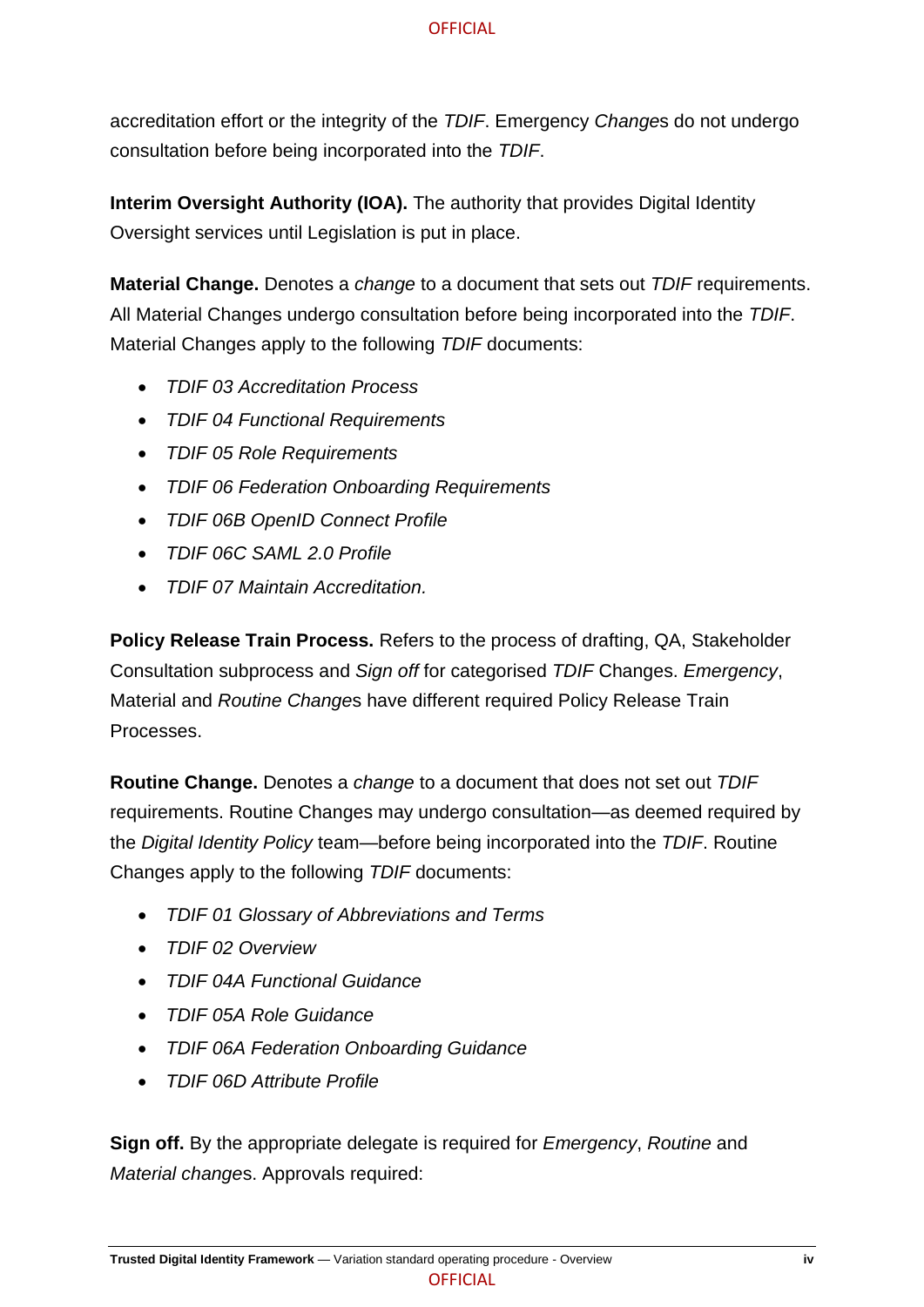- i. **Emergency:** Director of *Digital Identity Policy* and Accreditation (EL2)
- ii. **Routine:** Branch Manager, Digital Identity (SES1)
- iii. **Material:** General Manager of Digital Discovery and Sourcing (SES2)

**Trusted Digital Identity Framework (TDIF).** Sets out the requirements that applicants need to meet to achieve TDIF accreditation. The TDIF also includes guidance material and templates to support providers to meet TDIF requirements. The TDIF accreditation requirements cover privacy, protective security, accessibility and usability, risk management, records management, fraud control, technical testing, and identity proofing and authentication credential management.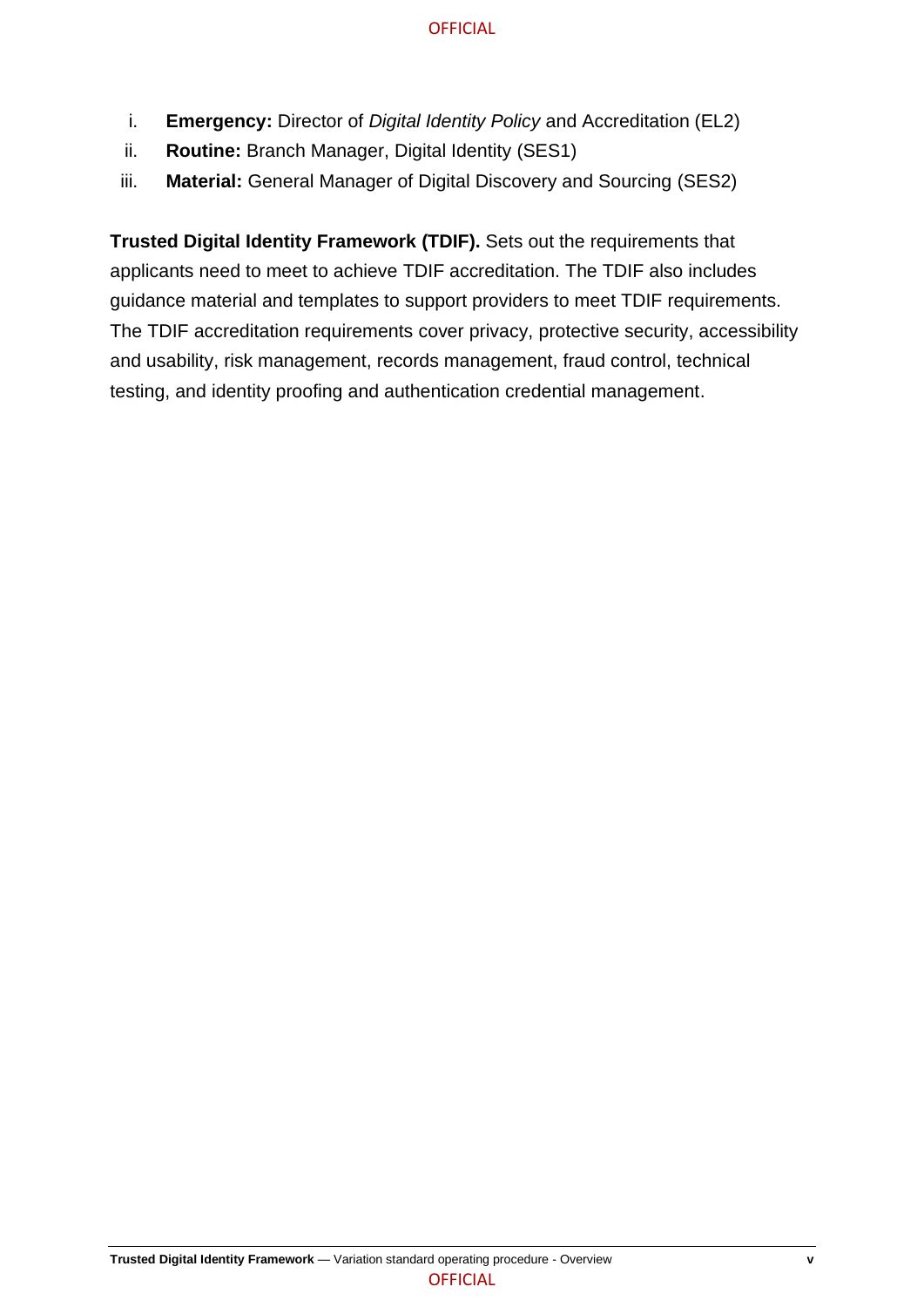## <span id="page-7-0"></span>**Executive Summary**

The *TDIF* Variation - Standard Operating Procedure (SOP) sets out the approach to make changes to the *TDIF*. It includes the steps to follow when assessing, prioritising and actioning changes to the TDIF.

Anyone can request a change to the *TDIF* via the *Change Request Form* on the Digital Identity website<sup>2</sup>.

The majority of TDIF changes and *Change Request*s will likely be generated from:

- Digital Identity program stakeholders
- Changes to legislation which impact the *TDIF* (e.g. the development of Digital Identity legislation)
- The staff of jurisdiction government agencies
- Agencies and organisations that undergo *TDIF* accreditation.

The *TDIF Variation SOP* ensures all *change*s to the *TDIF* are managed in a consistent manner. The *Change Management Process* encompasses internal documents and registers to track changes to the *TDIF* and ensures that archiving of the *TDIF* versions is completed appropriately.

The Change Management Process is broken down into four steps:

- 1. *Change Request Management*: ensures all *Change Request*s are actionable, categorised, acknowledged, uniquely trackable and interpreted and actioned consistently.
- 2. *Policy Release Train*: the schedule of drafting, QA, *Sign off*, Consultation, and Finalisation for *TDIF* changes that will be published as required.
- 3. **Stakeholder Consultation**: All *Material Change*s must undergo stakeholder consultation for a mandatory period of 30 *Business Day*s.
- 4. **Finalisation**: the last step before the *Change*s are published on the *TDIF* website.

Below is an overview of the *TDIF* Change Management Process.

<sup>&</sup>lt;sup>2</sup> [Trusted Digital Identity Framework \(TDIF\) | Digital Identity](https://www.digitalidentity.gov.au/tdif)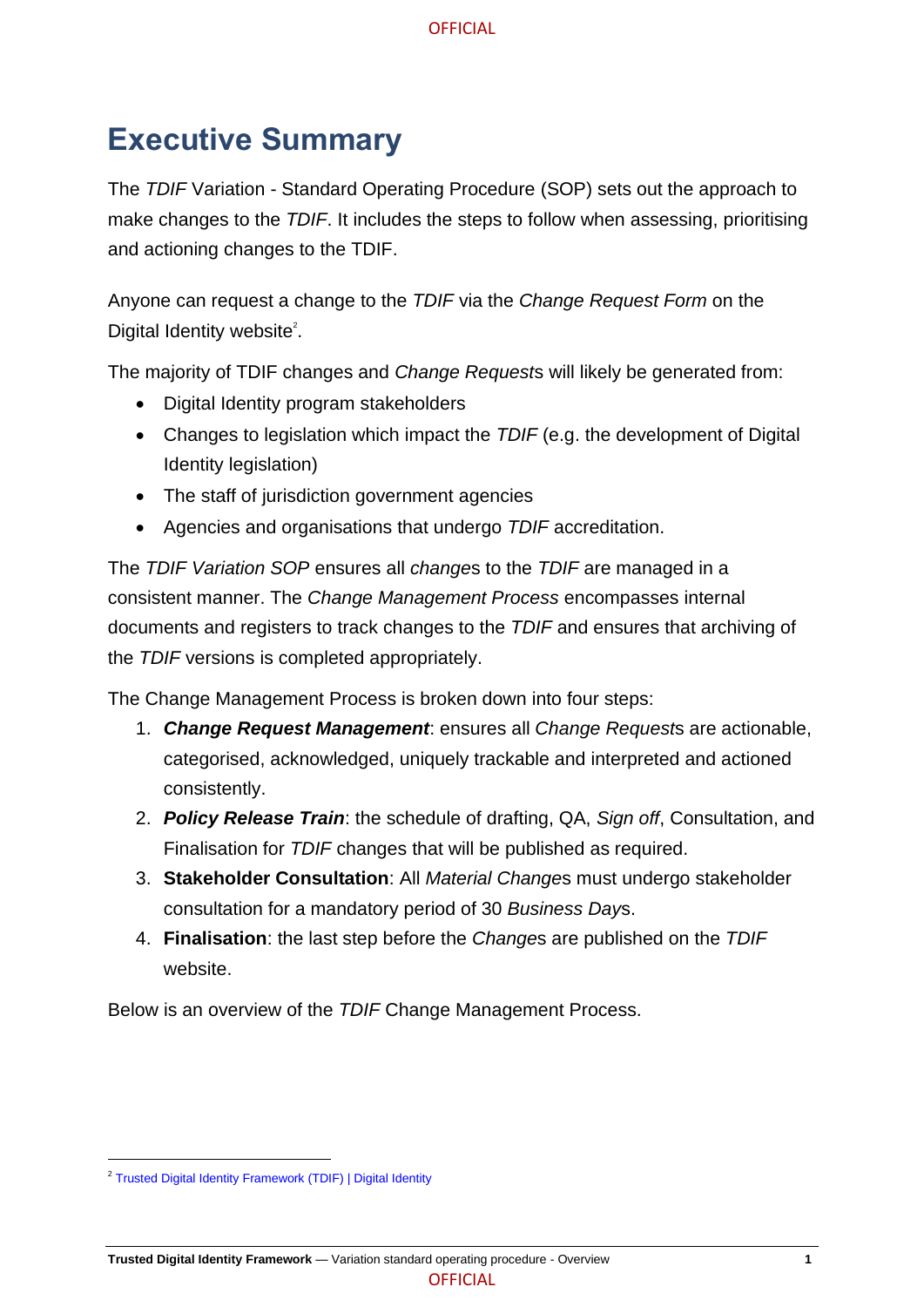

**OFFICIAL**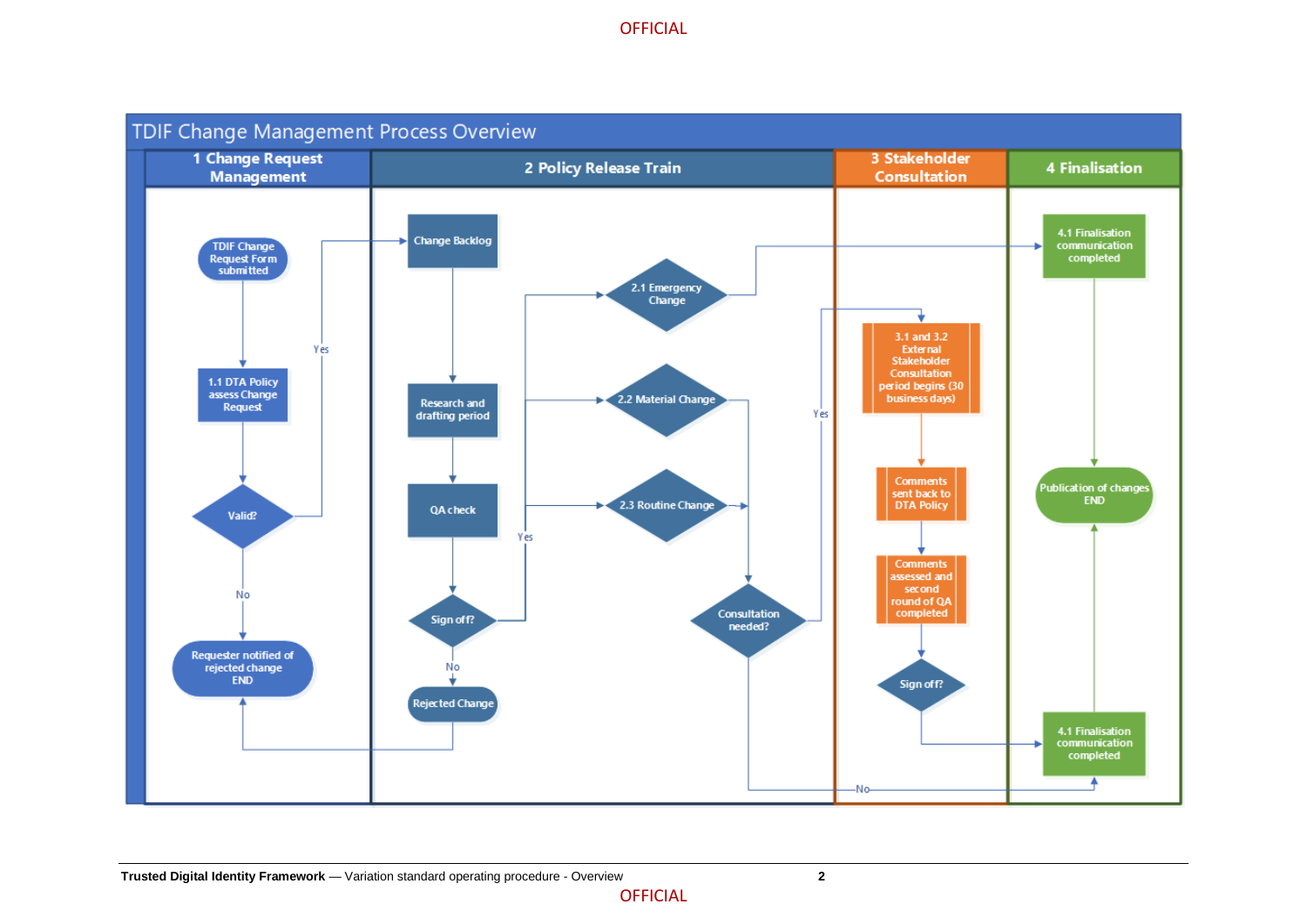# <span id="page-9-0"></span>**1 Change Request Management**

The *Change Request Management Process* ensures all *Change Request*s are actionable, categorised, acknowledged, uniquely trackable, interpreted and actioned consistently.

A change to the *TDIF* can be requested by filling out a *Change Request form*, located on the *TDIF* website, and emailing it to [digitalidentity@dta.gov.au](mailto:digitalidentity@dta.gov.au)

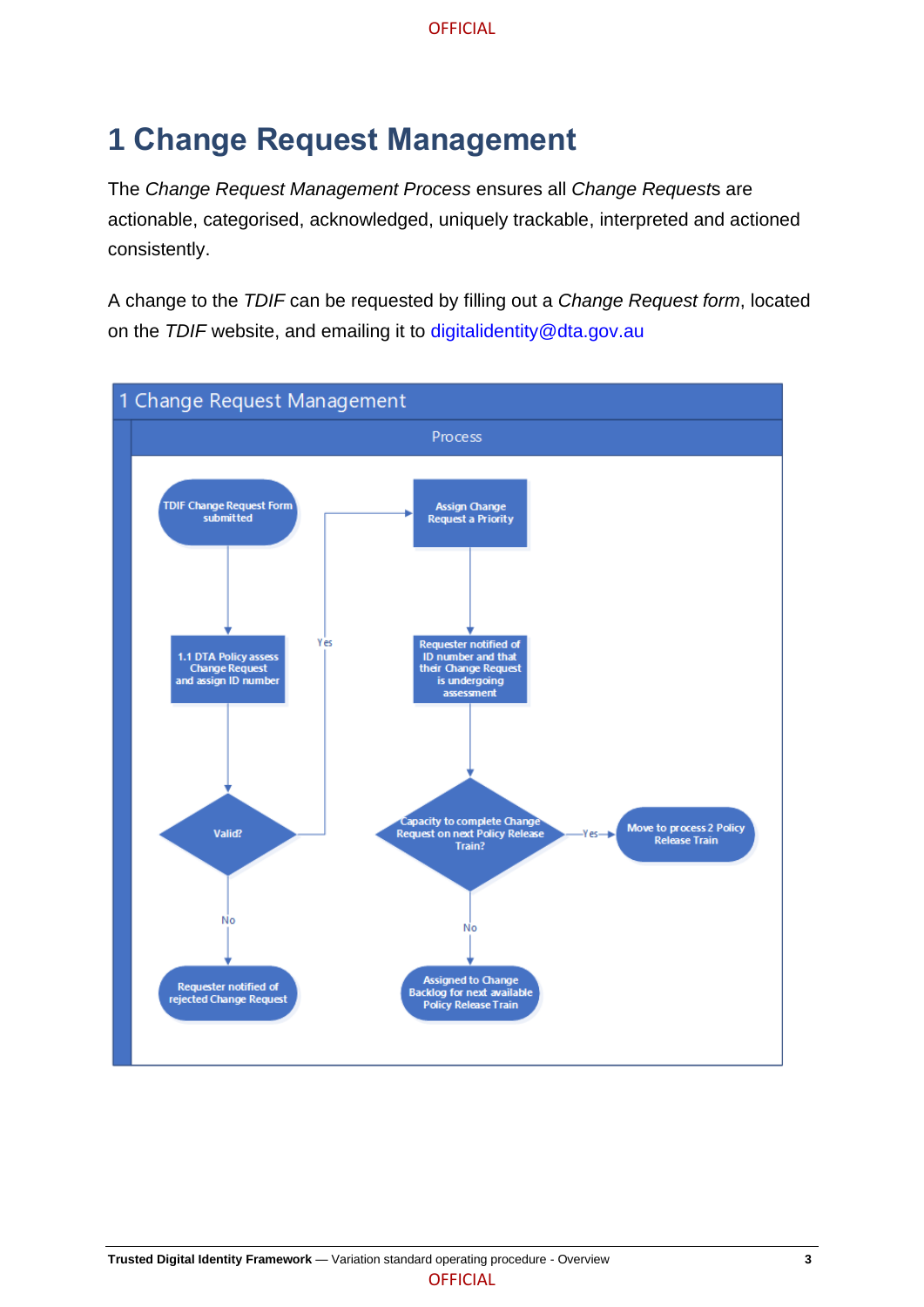# <span id="page-10-0"></span>**2 Policy Release Train Process**

### <span id="page-10-1"></span>**2.1 Emergency Change Process**

An *Emergency Change* is an immediate *change* to the TDIF to correct a grammatical or other error, or factual inaccuracy which directly affects accreditation effort or the integrity of the *TDIF*. *Emergency Change*s do not undergo consultation before being incorporated into the *TDIF*. Emergency Changes are scheduled for publication on or around the first Business Monday of each month, as required.

### <span id="page-10-2"></span>**2.2 Material Change Process**

Material Changes are changes to the *TDIF* requirements. All Material Changes undergo mandatory 30 business day consultation with stakeholders before being incorporated into the *TDIF*. Material Changes apply to the following *TDIF* documents:

- TDIF 03 Accreditation Process
- TDIF 04 Functional Requirements
- TDIF 05 Role Requirements
- TDIF 06 Federation Onboarding Requirements
- TDIF 06B OpenID Connect Profile
- TDIF 06C SAML 2.0 Profile
- TDIF 07 Maintain Accreditation.

### <span id="page-10-3"></span>**2.3 Routine Change Process**

Routine Changes are changes to all other TDIF documents that do not include *TDIF* requirements. Routine Changes may undergo consultation—as deemed required by the *Digital Identity Policy* team—before being incorporated into the *TDIF*. Routine Changes apply to the following *TDIF* documents:

- TDIF 01 Glossary of Abbreviations and Terms
- TDIF 02 Overview
- TDIF 04A Functional Guidance
- TDIF 05A Role Guidance
- TDIF 06A Federation Onboarding Guidance
- TDIF 06D Attribute Profile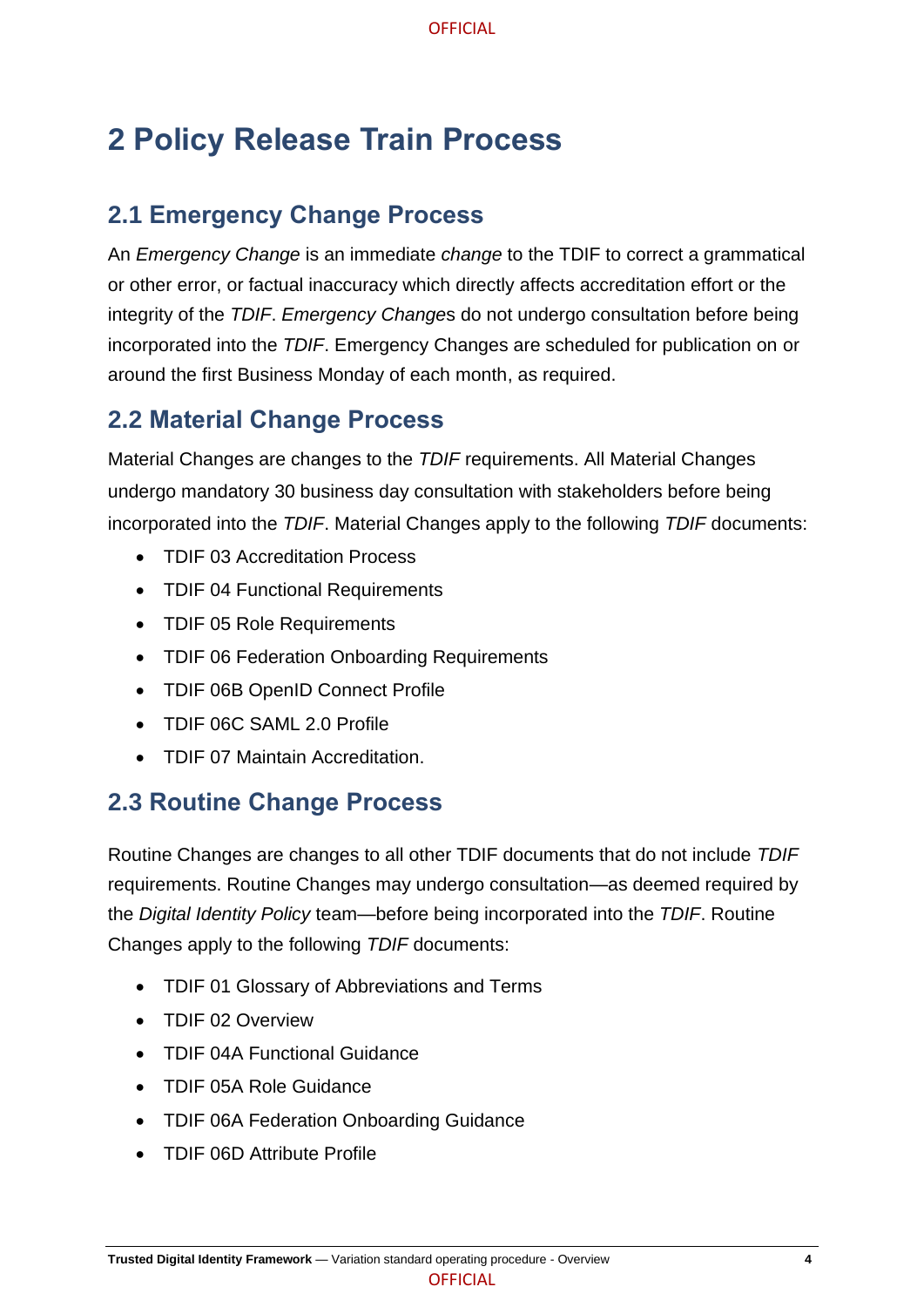

#### **Trusted Digital Identity Framework** — Variation standard operating procedure - Overview **5**

**OFFICIAL**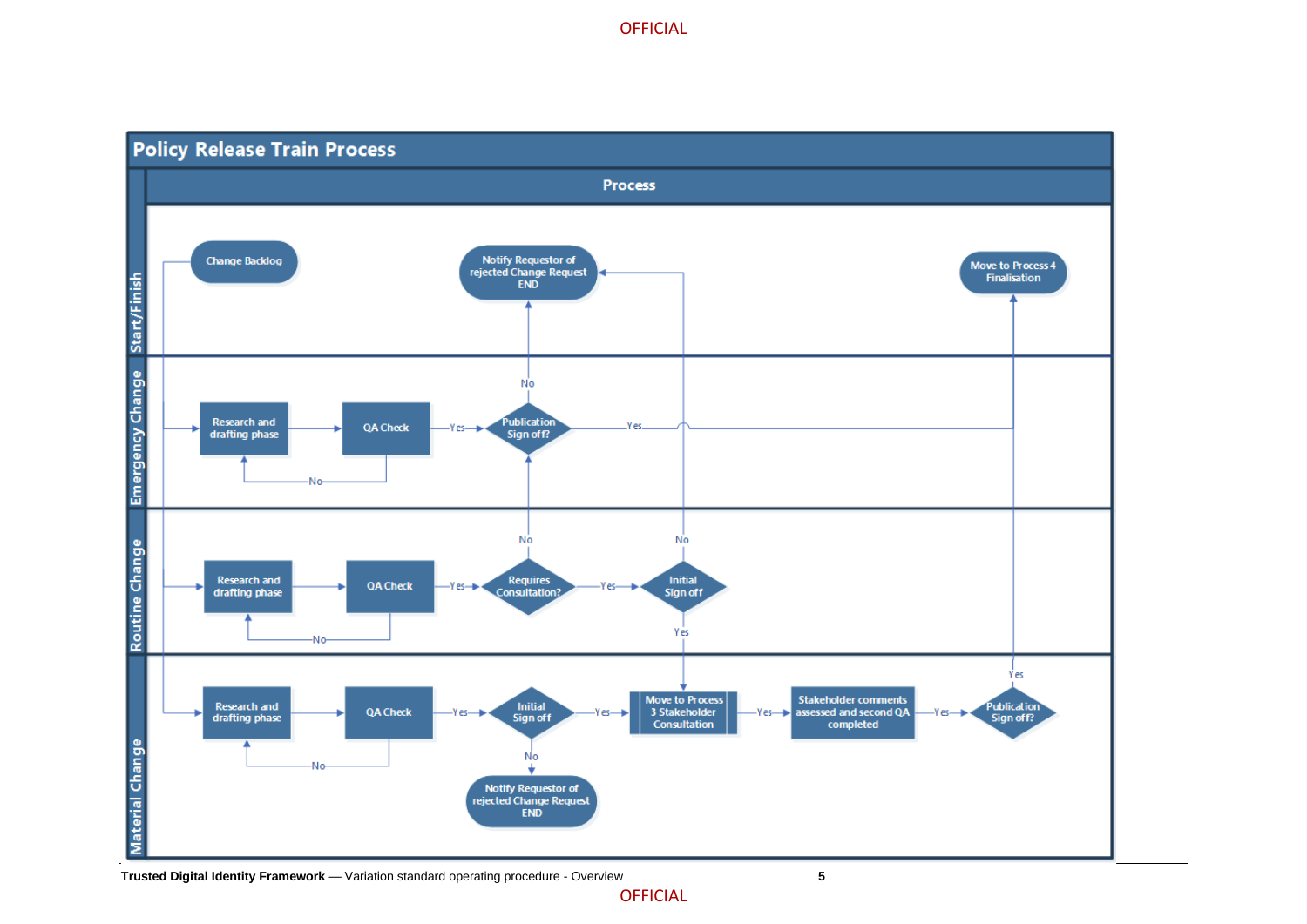## <span id="page-12-0"></span>**3 Stakeholder Consultation**

All *Material* and some *Routine Change*s will undergo stakeholder consultation for a mandatory period of 30 Business Days. The broad groups of stakeholders simultaneously consulted during this time are:

- Accredited Providers listed on the *TDIF* website that have achieved *TDIF* accreditation.
- Members of the Interim Oversight Authority (IOA) forum.
- The Digital Identity Cross Jurisdictional Working Group<sup>3</sup>.
- Applicants undergoing *TDIF* accreditation.

Depending on the nature of the *Change*, other individuals, organisations and agencies may also be consulted during the 30 *Business Day* period, including:

- Other Australian Government agencies (e.g Home Affairs).
- Parties which have established Digital Identity Mutual Recognition arrangements with Australia.
- Subject matter experts (e.g. biometrics specialists).

 $^3$  The DICJWG is a working group which reports through the Senior Officials Group to the Australian Data and Digital Council.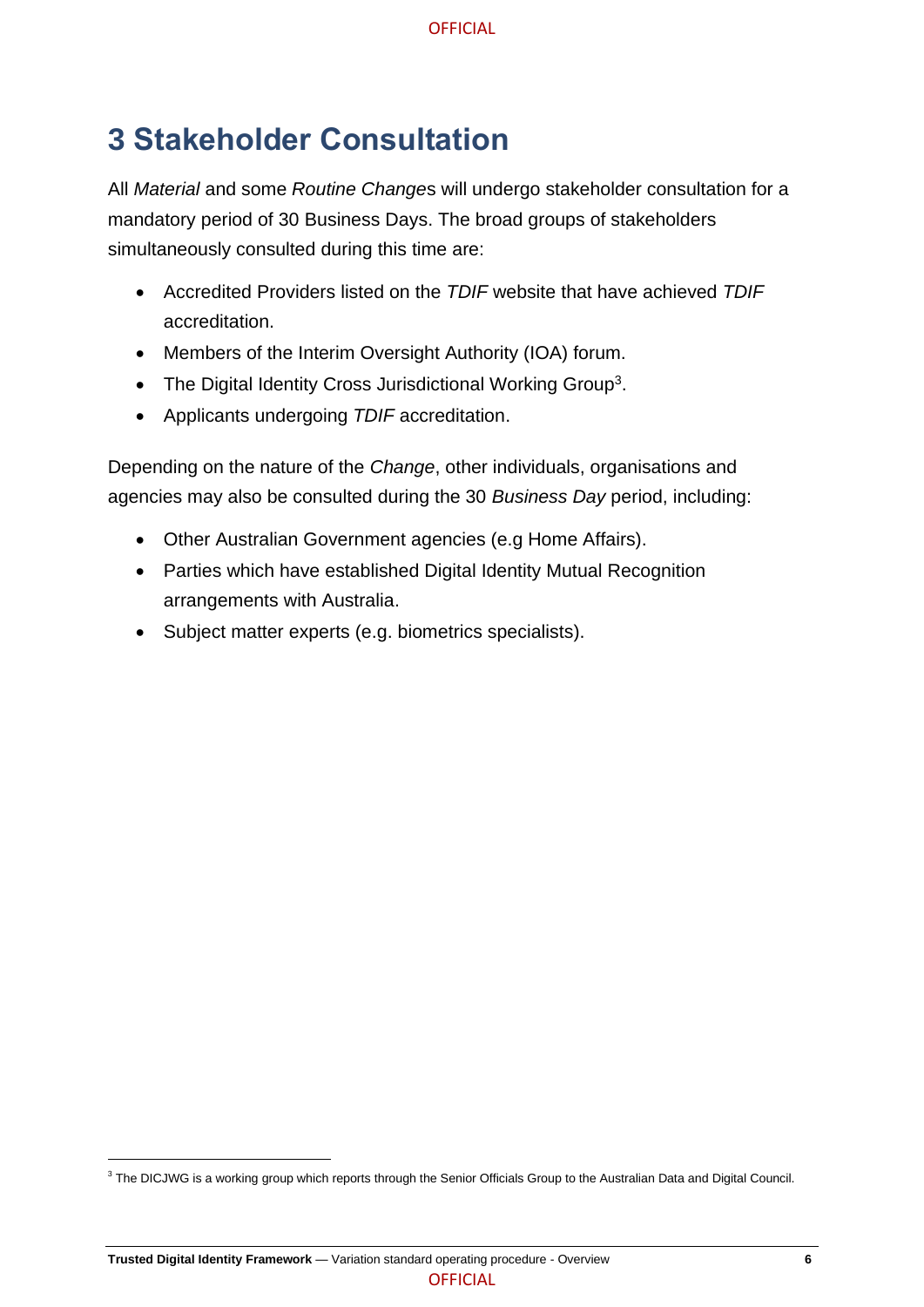